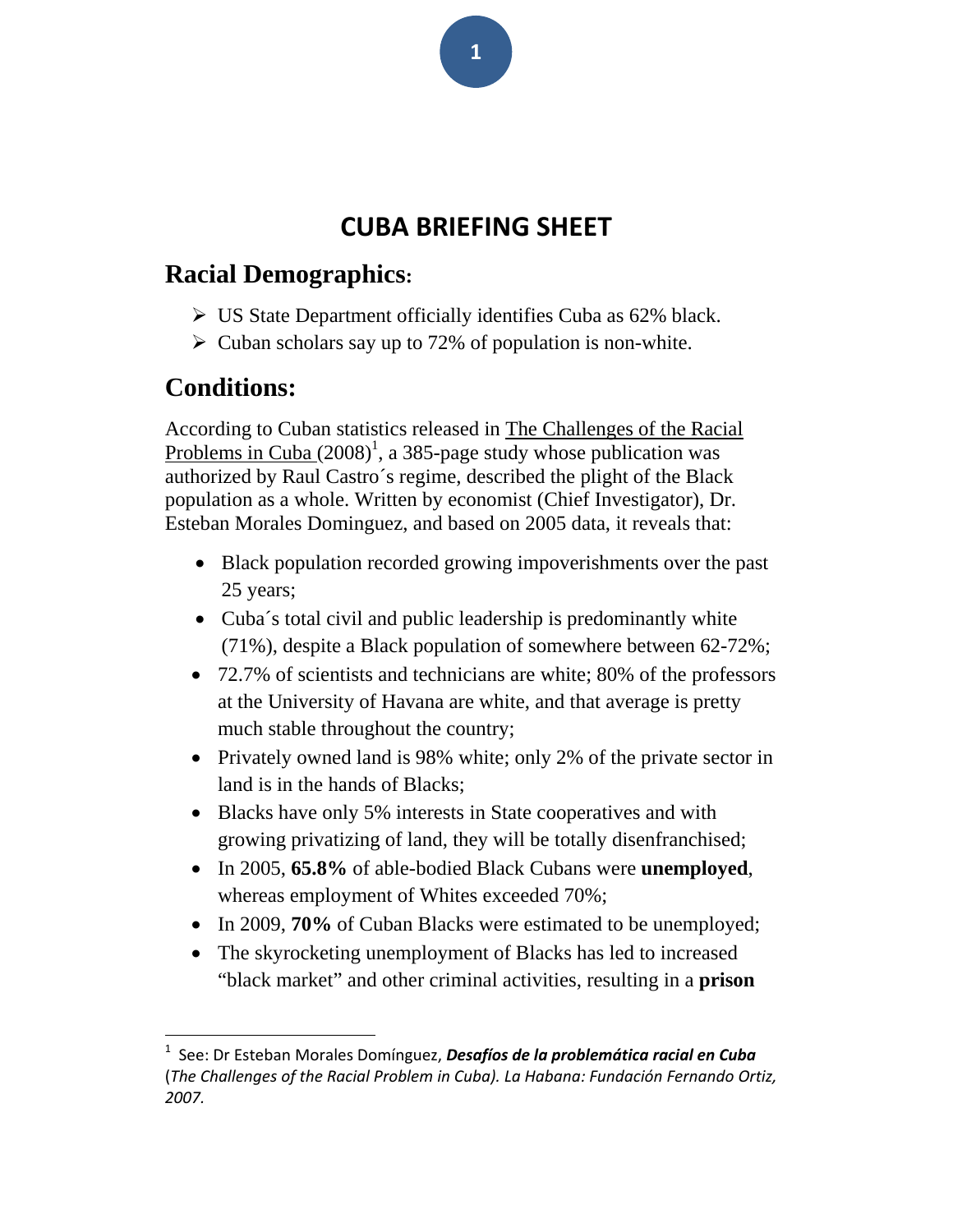

- 68% of white Cubans declared strong **opposition** to inter-racial marriage, and 58% said Blacks were "less intelligent than whites", according to the 2005 survey.
- Blacks overwhelmingly (60.8%) blamed "racial discrimination" in hiring and promotion for these stark contrasts, while an overwhelming majority of Cubans of both races agreed that "racial prejudice continues to be current on the island" (75%).

Because less than 15% of Cuban-Americans are Black, and 85**% are Caucasians,** increased Cuban-American remittances (now totaling more than \$1.5 Billion per year) only further enrich white **Cubans inside Cuba**, creating greater disparities. Current US foreign policy is thus contributing to the creation of **a new white elite in Cuba**.

#### **Justice Activists and Prison System**

- $\triangleright$  There are 25 Black civil rights movements in Cuba, focused on racial justice and which are largely marginalized by the media and prevented from enjoying legal status. There is a sharp distinction between human and civil rights groups in Cuba with the human rights group being fundamentally white. Over the past 15 years, the two major Black civil rights movements which have emerged are the "**Citizens Committee for Racial Integration" (CIR)** and the **"Progressive Circle Party" (PARP)**. Dr. Darsi Ferrer belongs to both.
- $\triangleright$  There are some 200 political prisoners in Cuba and about 60 are reported to be black; however, specifically Black civil rights activists are not considered political prisoners (including Dr. Ferrer) but "common criminals" and treated as a common prisoners in maximum security detention centers.

**2**